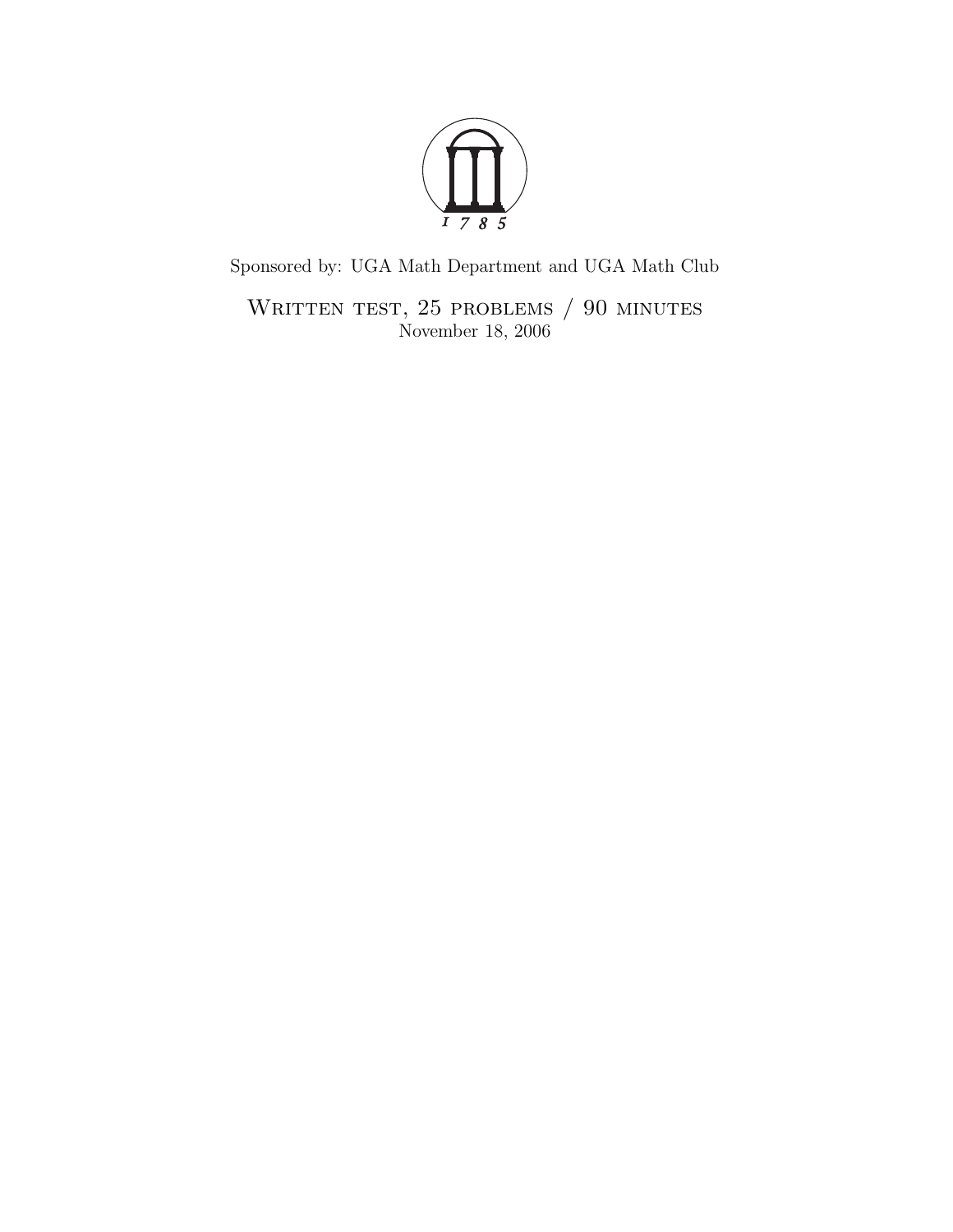## Instructions

- 1. At the top of the left of side 1 of your scan-tron answer sheet, fill in your last name, skip a space, fill in your first name, and then bubble in both appropriately. Below the name, in the center, fill in your 4-digit Identification Number and bubble it in.
- 2. This is a 90-minute, 25-problem exam.
- 3. Scores will be computed by the formula

$$
10 \cdot C + 2 \cdot B + 0 \cdot I \; ,
$$

where  $C$  is the number of questions answered correctly,  $B$  is the number left blank, and I the number of questions answered incorrectly. Random guessing will not, on average, improve one's score.

- 4. No calculators, slide rules, or any other such instruments are allowed.
- 5. Scratchwork may be done on the test and on the three blank pages at the end of the test. Credit will be given only for answers marked on the scan-tron sheet.
- 6. If you finish the exam before time is called, turn in your scan-tron sheet to the person in the front and then exit through the rear doors.
- 7. If you need another pencil, more scratch paper, or require other assistance during the exam, raise your hand.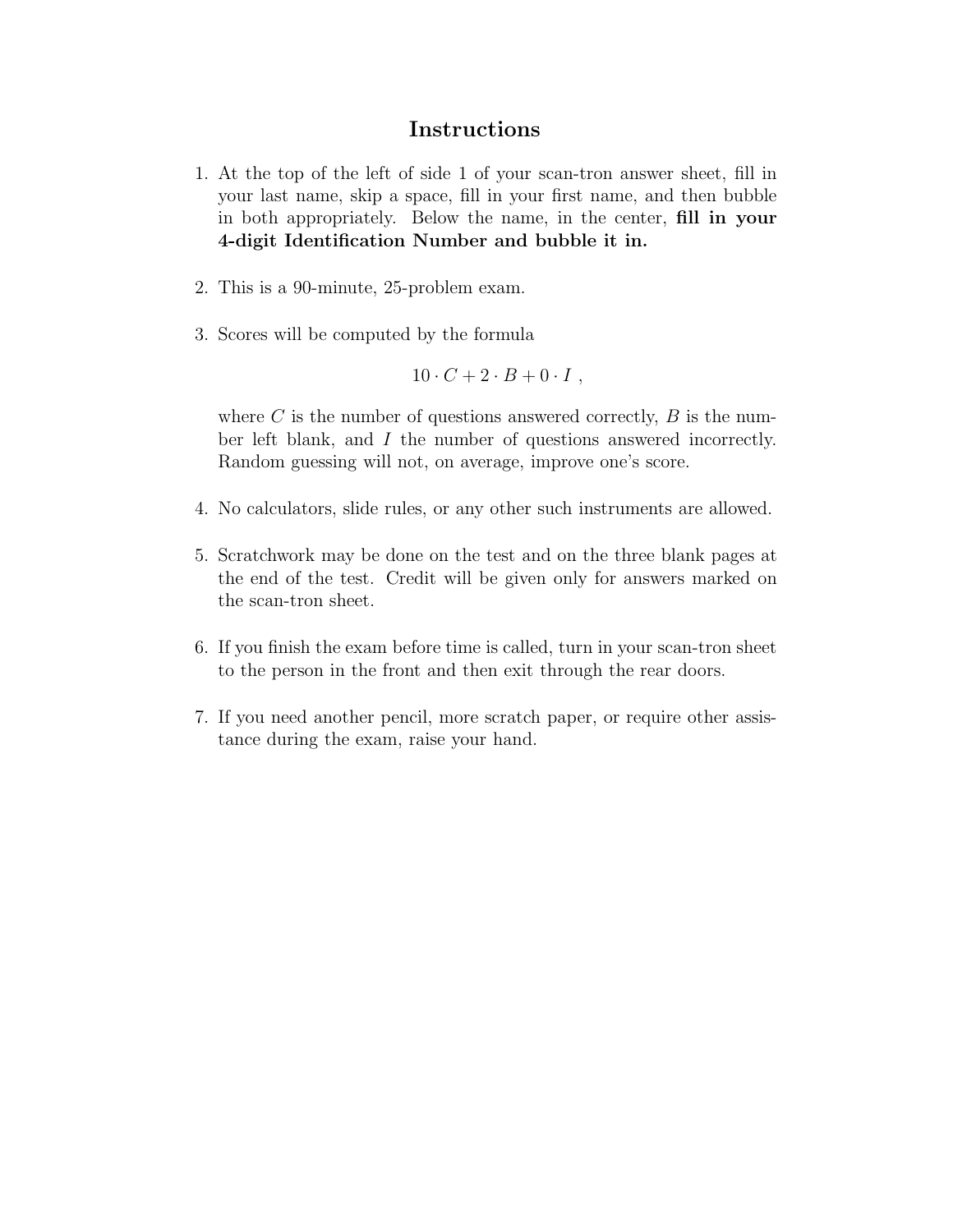No calculators are allowed on this test. 10 points for a correct answer, 0 points for an incorrect answer, and 2 points for an answer left blank.

Problem 1. A straight line crosses an 8 by 8 chess board. What is the largest number of squares it can pass through (not just touch the boundary)?



## $(A) 8$  (B) 15 (C) 16 (D) 17 (E) None of the above

Problem 2. The lion always lies on Mondays, Tuesdays, and Wednesdays, but always tells the truth on the other days. The unicorn always lies on Thursdays, Fridays, and Saturdays, but always tells the truth on the other days. If they both announce to you, "I told lies yesterday," what day is it?

(A) Monday (B) Wednesday (C) Thursday (D) Saturday (E) None of the above

Problem 3. You go to visit the penguins at the zoo. The penguins live in a very cold circular room with walls made of the glass so that you can see them. You notice one especially cute baby penguin standing against the wall. He waddles 15 feet, bumps into the glass, turns 90 degrees, waddles another 36 feet, bumps into glass again, and falls down. What is the diameter of the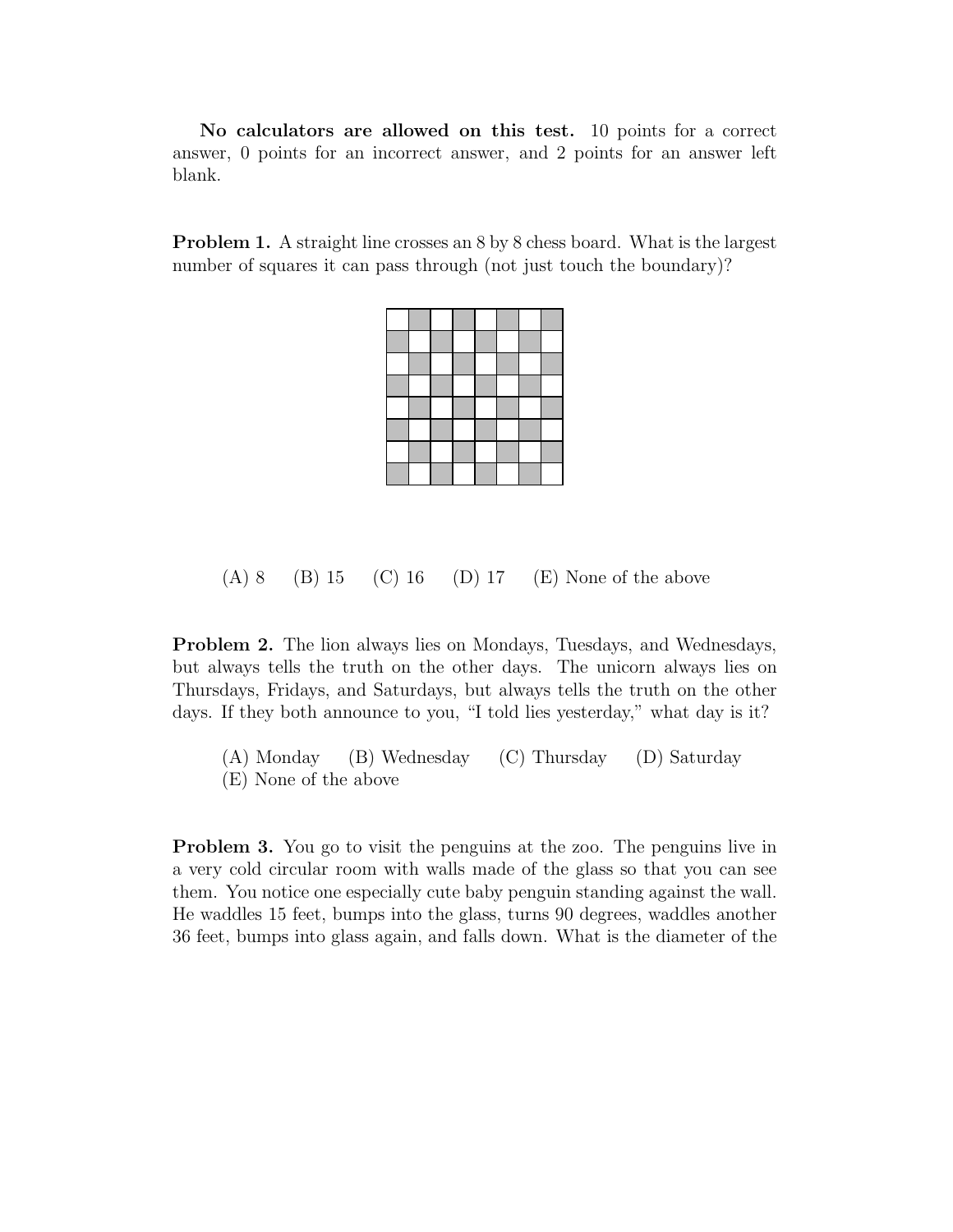penguins' habitat?

(A) 25 (B) 26 (C) 27 (D) 39 (E) None of the above

Problem 4. An ant is hopping from vertex to vertex along the edges of a 4-dimensional hypercube. To how many places can he get in exactly three hops (he can jump back to where he was before)?



Problem 5. A king rules over a vast subset of the Cartesian plane, including a river which occupies all points  $(x, y)$  such that  $0 < y < 1$ . The king wishes to build a road from his castle at  $(-2, -4)$  to the queen's castle at (10, 3) that will include a bridge (an interval of length 1 crossing the river at a constant x-coordinate  $x_0$ ). What choice of  $x_0$  minimizes the length of the road?

 $(A)$  4 (B) 6 (C) 8 (D) 9 (E) None of the above

**Problem 6.** How many positive integers divide 15! (fifteen factorial)?

(A) 2048 (B) 3168 (C) 4032 (D) 4096 (E) None of the above

Problem 7. How many different rectangles whose length and width are both integers have their area equal to 3 times their perimeter?

 $(A) 1 \t(B) 2 \t(C) 4 \t(D) 5 \t(E)$  infinitely many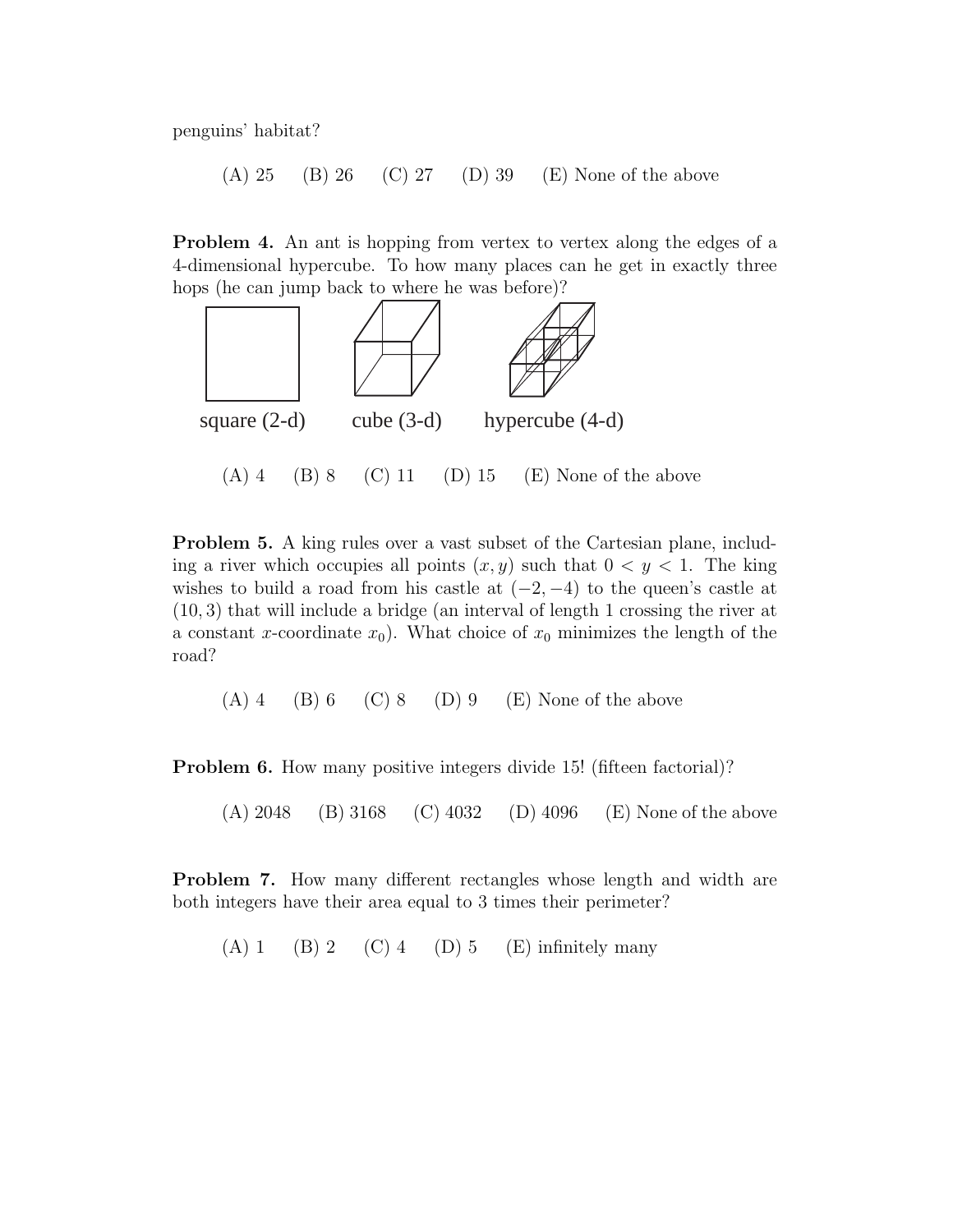**Problem 8.** What is the largest integer  $n$  that cannot be represented as  $8a + 15b$  with a and b nonnegative integers?

(A) 89 (B) 97 (C) 117 (D) 119 (E) None of the above

Problem 9. Find

$$
\frac{1}{1} + \frac{1}{2} + \frac{2}{2} + \frac{1}{3} + \frac{2}{3} + \frac{3}{3} + \dots + \frac{9}{10} + \frac{10}{10}
$$

(A) 
$$
\frac{55}{2}
$$
 (B) 30 (C)  $\frac{65}{2}$  (D) 37 (E) None of the above

**Problem 10.** A circle is inscribed in a trapezoid  $ABCD$ . If  $\angle DAB =$  $\angle ABC = 90^{\circ}$  and the circle's point of tangency divides line segment CD into segments of length 2 and 8, what is the perimeter of the trapezoid?



Problem 11. Ten people each have exactly one unique secret. When one of them calls another, the caller tells every secret he knows, but learns nothing from the person he calls. How many phone calls will be needed in order for each person to know all ten secrets?

(A) 18 (B) 19 (C) 20 (D) 21 (E) None of the above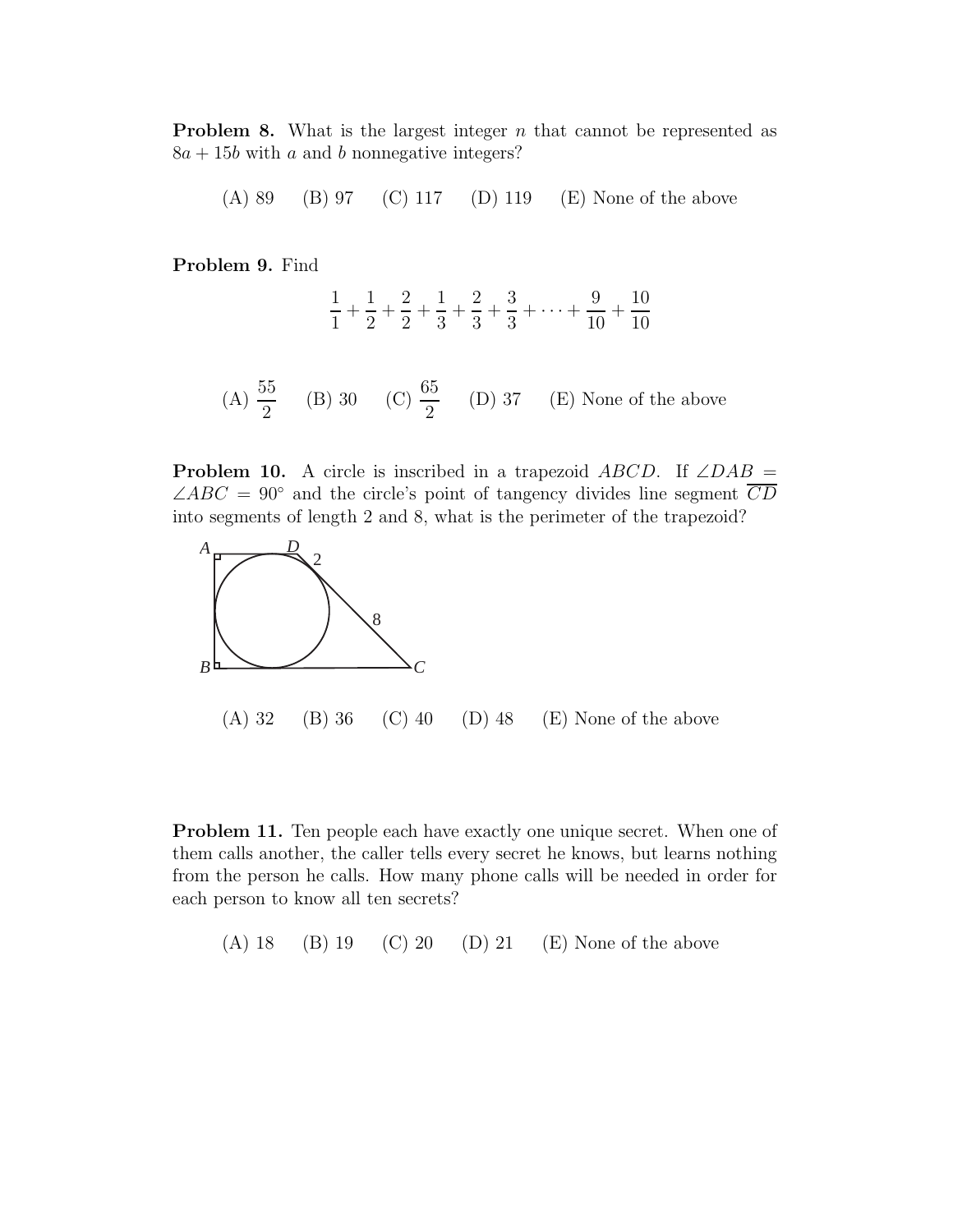Problem 12. Three circles of radius 1 are tangent to one another. What is the radius of the smallest circle that contains all of them?

(A) 2 (B)  $1+\frac{2\sqrt{3}}{3}$  $\frac{\sqrt{3}}{3}$  (C) 1+ $\sqrt{2}$  (D)  $\pi/2$  (E) None of the above

Problem 13. The square of an integer has tens digit 7. What is the units digit?

 $(A) 0 \t(B) 2 \t(C) 4 \t(D) 6 \t(E) 8$ 

**Problem 14.** What is the length of the shortest path from the point  $(-2, 0)$ to (2, 0) that avoids the interior of the circle of radius 1 centered at the origin?

(A)  $2\sqrt{3} + \pi/3$  (B)  $2\sqrt{5}$  (C)  $2 + \pi$  (D)  $2\sqrt{5 - 2\sqrt{2}} + \pi/2$ (E) None of the above

**Problem 15.** How many paths are there starting from  $(0, 0, 0)$  and ending at  $(2, 2, 2)$  where each step consists of increasing exactly one of the three coordinates by 1?

(A) 90 (B) 120 (C) 180 (D) 729 (E) None of the above

Problem 16. In how many ways can we arrange 7 (identical) white balls and 5 (identical) black balls in a row so that there is at least one white ball between any two black balls?

(A) 35 (B) 48 (C) 56 (D) 120 (E) None of the above

Problem 17. Find the length of the longest possible geometric progression in  $\{100, 101, 102, \ldots, 1000\}.$ 

 $(A) 5 (B) 6 (C) 7 (D) 8 (E) None of the above$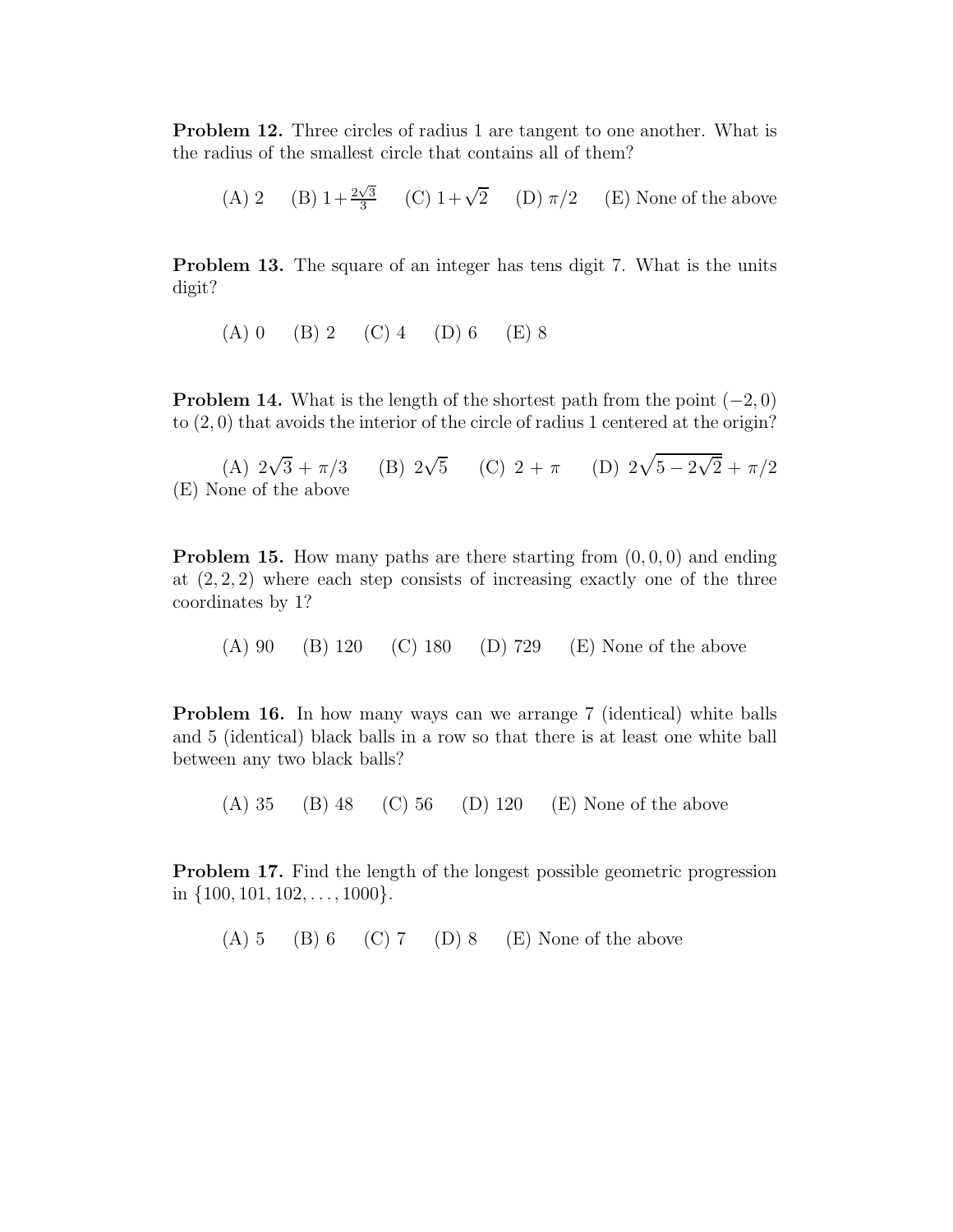**Problem 18.** Suppose  $a, b, c$ , and  $n$  are positive integers. How many solutions of  $n! = a! + b! + c!$  are there? (The different ways of permuting a, b, and c count as the same solution.)

 $(A) 0 \t(B) 1 \t(C) 2 \t(D) 3 \t(E)$  None of the above

**Problem 19.** What is the probability of getting no successive heads when one flips a fair coin 7 times in a row?

(A) 27/128 (B) 1/4 (C) 33/128 (D) 17/64 (E) None of the above

Problem 20. A major diagonal in a 4-dimensional hypercube goes from a vertex to the opposite vertex farthest from it. What is the smallest nonzero angle between two major diagonals? The angle is measured in the 4-dimensional space.



Problem 21. Bob has a bag with two coins, one of them fair and one of them double-headed. He randomly chooses one of the coins from the bag and flips it three times. Given that it landed heads each time, what is the probability that it is the fair coin?

(A)  $\frac{1}{16}$  (B)  $\frac{1}{9}$  (C)  $\frac{1}{8}$  (D)  $\frac{1}{4}$  (E) None of the above

Problem 22. How many paths are there from A to B which do not pass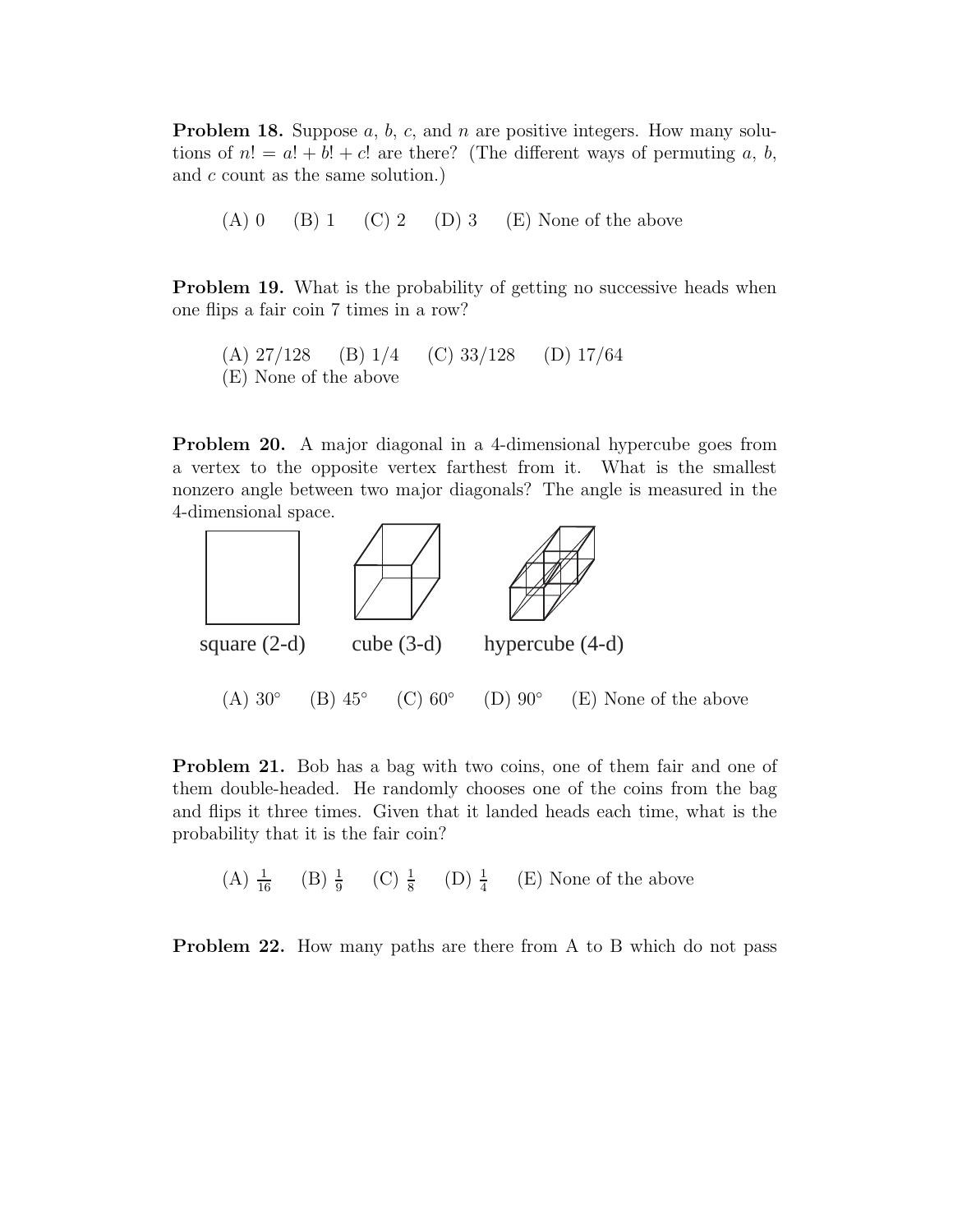through any vertex twice and which move only downwards or sideways, never up?



(A) 1024 (B) 2048 (C) 23040 (D) 46080 (E) None of the above

Problem 23. What is the remainder left upon dividing the binomial coefficient  $\binom{2006}{1118}$  by 13?

(A) 0, 1, or 2 (B) 3, 4, or 5 (C) 6, 7, or 8 (D) 9 or 10 (E) 11 or 12

**Problem 24.** Suppose a sequence  $a_0, a_1, \ldots$  is chosen randomly, with each  $a_i$  independently either +1 with probability 3/4 or -1 with probability 1/4. What is the probability that for some  $n \geq 0$ , we have  $\sum_{i=0}^{n} a_i < 0$ ?

(A)  $1/3$  (B)  $1/2$  (C)  $2/3$  (D) 1 (E) None of the above

Problem 25. Boris wanders along a river and gets lost, two miles from home in one direction and three miles from his friend's house in the other, but he doesn't remember which is which. Every hour, Boris randomly and with equal probability chooses a direction and walks a mile in that direction (thus perhaps repeatedly walking along the same stretches of the river). He stops when he reaches one of the two homes. What is the probability that it is his own?